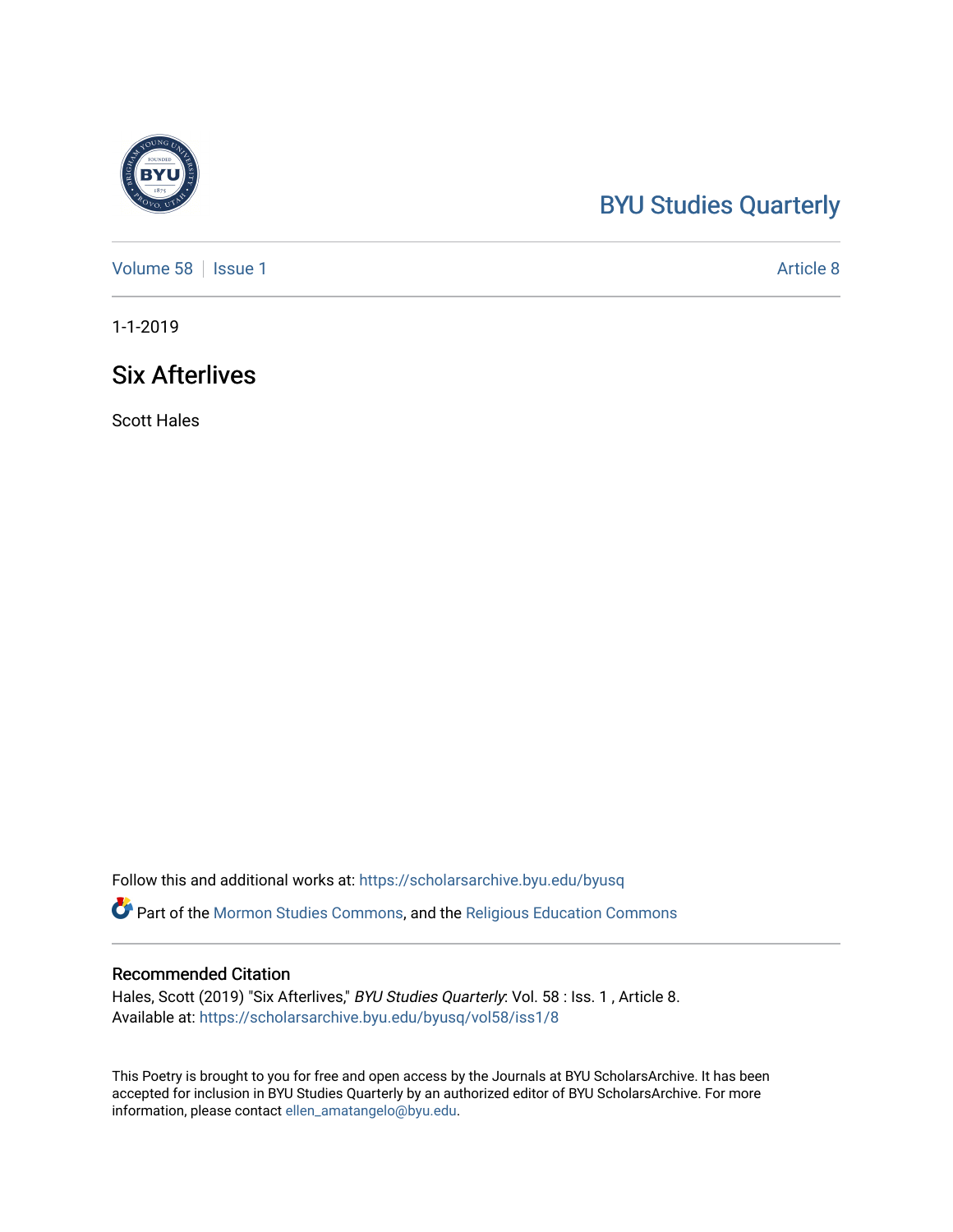## **Six Afterlives**

#### *Scott Hales*

These poems belong to a series called "Famous White Men in Mor-<br>mon Afterlives." They are thought experiments about eternal life and progression. I wrote them (and several others) in May 2018 after reading Mary V. Dearborn's *Ernest Hemingway: A Biography* (New York: Knopf, 2017). Reading about Hemingway's life reminded me of a presentation I attended several years ago on the many times proxy ordinances had been performed for Hemingway and his four wives in Latter-day Saint temples. Latter-day Saints perform these ordinances because we believe that life continues after death, and that the experience of life after death is virtually the same as what we experience in mortality—except that it is "coupled with eternal glory" (D&C 130:2). Hemingway's life, then, did not end by suicide in 1961. It continues to this day in the spirit world. Hemingway still inhabits space and adapts to his new surroundings, much the same way we do when we move houses or change jobs.

With eternal life in mind, I began imagining what life might be like for Hemingway and other famous people. How would they adapt to spirit prison or paradise? What would they do differently? I was particularly interested in the "dead white men" who have long been overrepresented as key players in our historical narratives. What would existence be like for them without the privilege they enjoyed in mortality? How would they respond to a world where everyone was truly equal in the eyes of God? Would they find redemption, or would they cling to their old ways?

1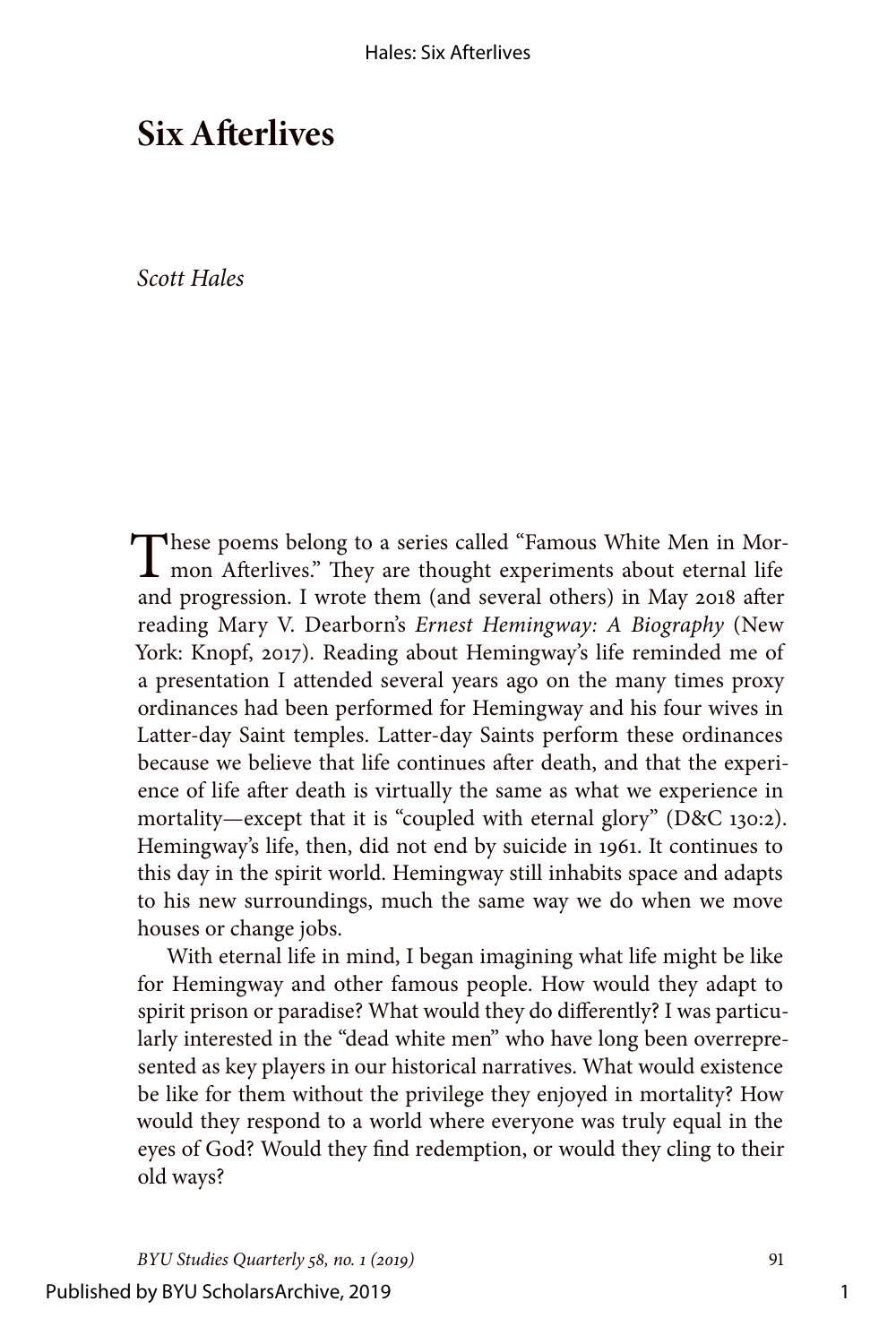#### **Hemingway in Paradise**

At first he was sincere. He gave up drinking, watched

his language, attended elders quorum with Scott

and Archie. Maybe he liked that fishing was better in Paradise

than in Prison, and the big game hunting was more exciting than expected—

even if knowing the lions and rhinoceroses were immortal

took some of the fun out of it. And the same was true

for the bullfights, although St. Peter promised they would

improve once someone finished the temple work of the great Belmonte.

But then a few weeks passed, and he saw that Paradise

was no Havana in the summer. It wasn't even Key

West. It was too clean, too well-lighted, too much like Oak Park.

And the hills were more like gray hippos than white elephants.

Sure, he was perpetually thirty, but he wanted to be

eighteen and wounded, laid up in an Italian villa with a nurse

and a bottle of vermouth, instead of where he was,

forever sealed to four women who didn't really like him,

and each afternoon was filled not with death, but life eternal.

Yes, what he really wanted were the lakes of Michigan, the green

hills of Africa, the rivers of Spain. But mostly what he wanted

was a place where nothing was as truly true as his one true sentence.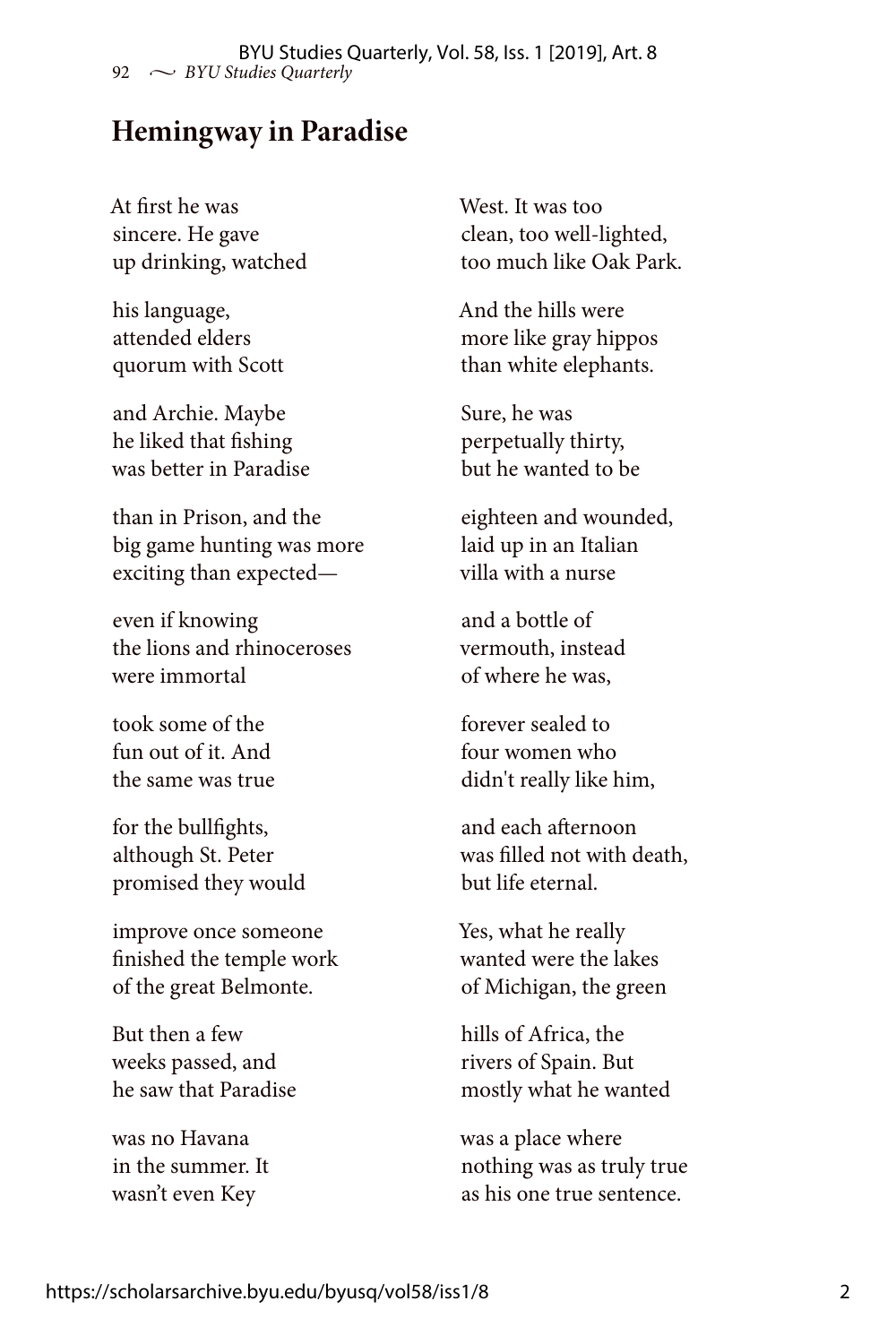# **Self-Help**

Progress, not stasis, was the object and design of existence in heaven.

When Dale learned this, he had dreams of building another empire,

bigger and nobler than the one he could not take with him

when he died. Everyone he saw needed help, and

if the same sociality existed here as it did there, then

the hosts of the dead, both great and small, would still

need his expertise in winning friends and influencing

people. He started a public speaking tour. He wrote two new books,

*How to Stop Worrying and Start Living Eternally* and *The Quick*

*and Easy Way to Effective Exaltation.* But the market for self-

help was unexpectedly poor in Paradise. Jesus had beat

him to the punch, and, frankly, had a better program.

Dale was devastated. Surrounded by boxes of unsold books, he

criticized, condemned, complained. He did not act enthusiastic.

How could he? In two weeks' time, he was back to

selling motortrucks for a living, keeping company with

cockroaches and neckties in a cheaplyfurnished flat. He

was lonely, disappointed, bitter, and rebellious. He couldn't smile.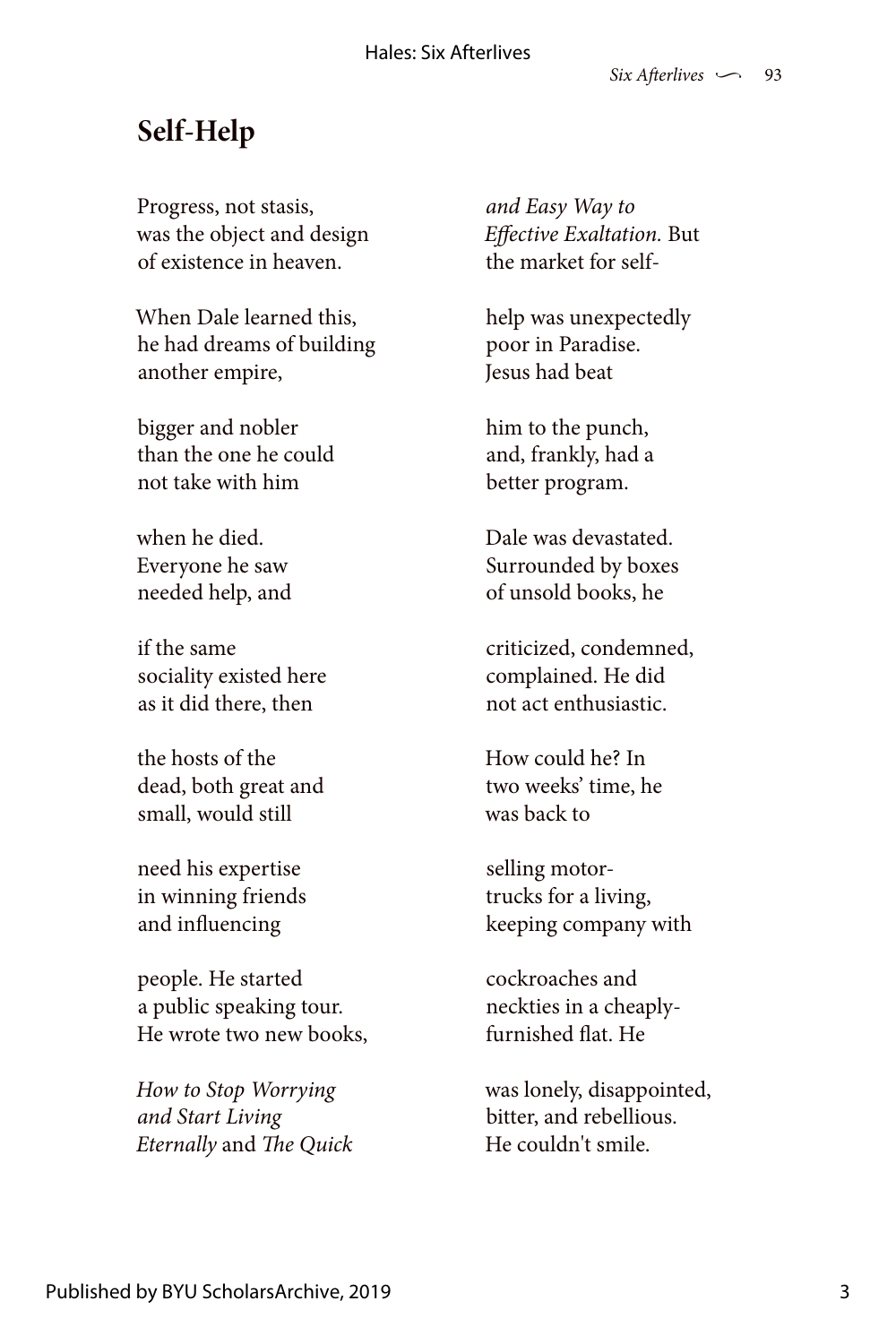## **A Narrative of A. Gordon Pym**

Edgar Allan Poe did not die that day in Baltimore. The drunk, disheveled man they fished out of the gutter

was his less impressive double. The real Poe had lit out for the West on a stagecoach two weeks earlier, finding

his way first to Kanesville, then to Salt Lake City. There he changed his name to Arthur Gordon Pym, accepted baptism,

married three wives, fathered twenty-six children, and never wrote another word of fiction or poetry for the rest of his

long life. He died in full fellowship with the church, a lighthouse keeper on the Great Salt Lake, a father of sorts

to the whales that called the lake their home. In Paradise, he maintained his low profile, avoiding creditors and every bad

writer he had reviewed with wit as sharp as an Ourang-Outang's razor. He served quietly as a ward membership clerk, a

guardian angel to alcoholics and drug addicts, and a muse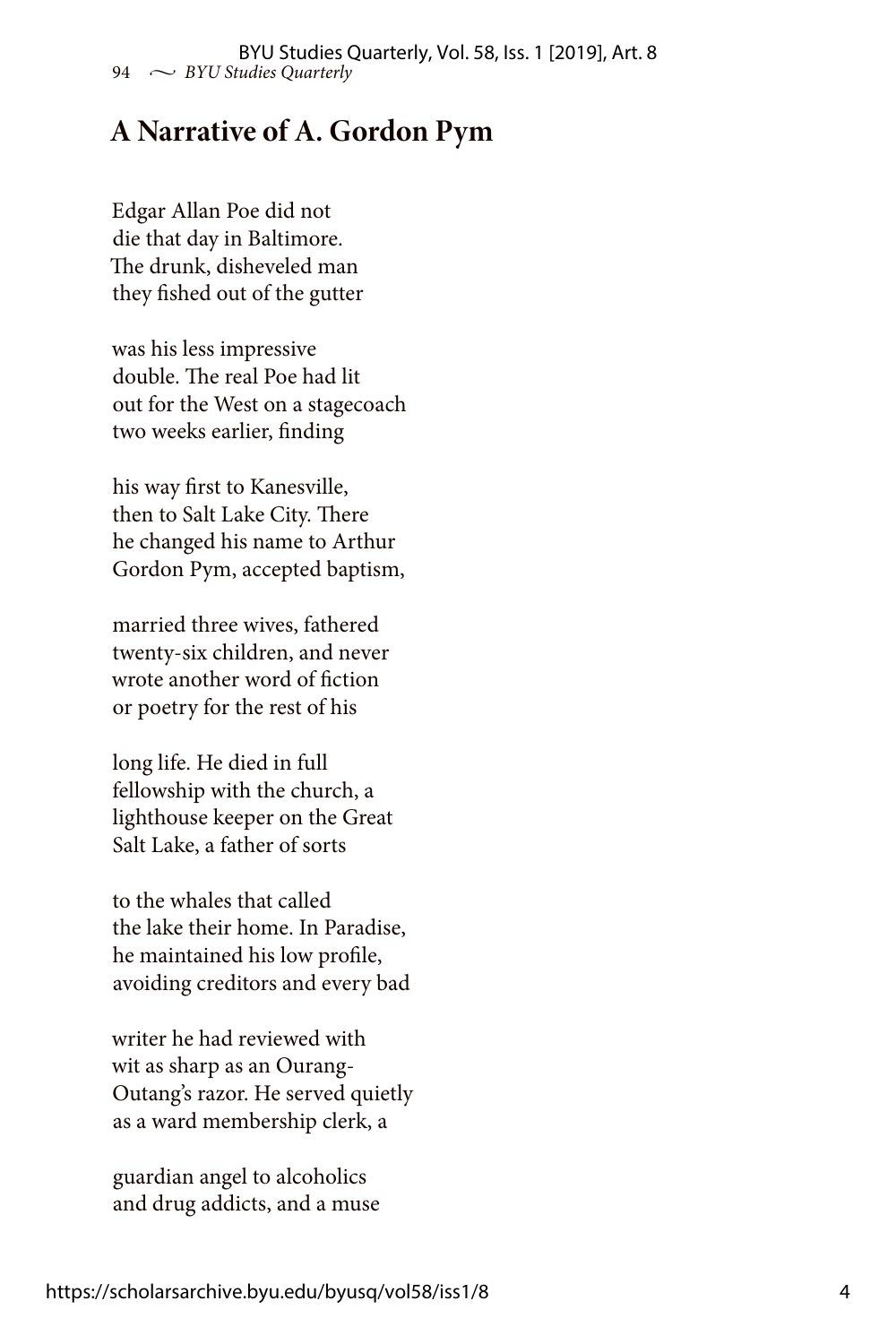to various teenagers with literary aspirations. He found, in short,

his El Dorado. It was there across the lunar mountains, down the shadowy valley. He had ridden boldly, and it was there.

### **Jonathan Edwards, Champion**

Disappointed that hell was not as real as he'd imagined, Jonathan Edwards cheered himself up at the rec center Ping-Pong table. He bought his own paddles and a carton of white plastic balls. He studied *A Congregationalist's Guide to Table Tennis* and, more furtively, *A Complete Idiot's Guide to Ping-Pong*. When his mind grasped the basic theory of the game, he recruited an opponent from the foosball table and sent his first ball flying.

He was not, to his surprise, a naturally gifted player. His early efforts seemed uninspired—embarrassing even. Handeye coordination was not a skill he had learned at Yale as a pimply eighteenthcentury teen. He flinched when the ball came at him, afraid it would smite him in the face. Sometimes he swatted and missed or connected too hard with the ball, hurling it across the room like a damned soul into a pit of fire and brimstone. Ping-Pong was a game of skill; it had a learning curve. No grace, irresistible or otherwise, had a role in selecting who won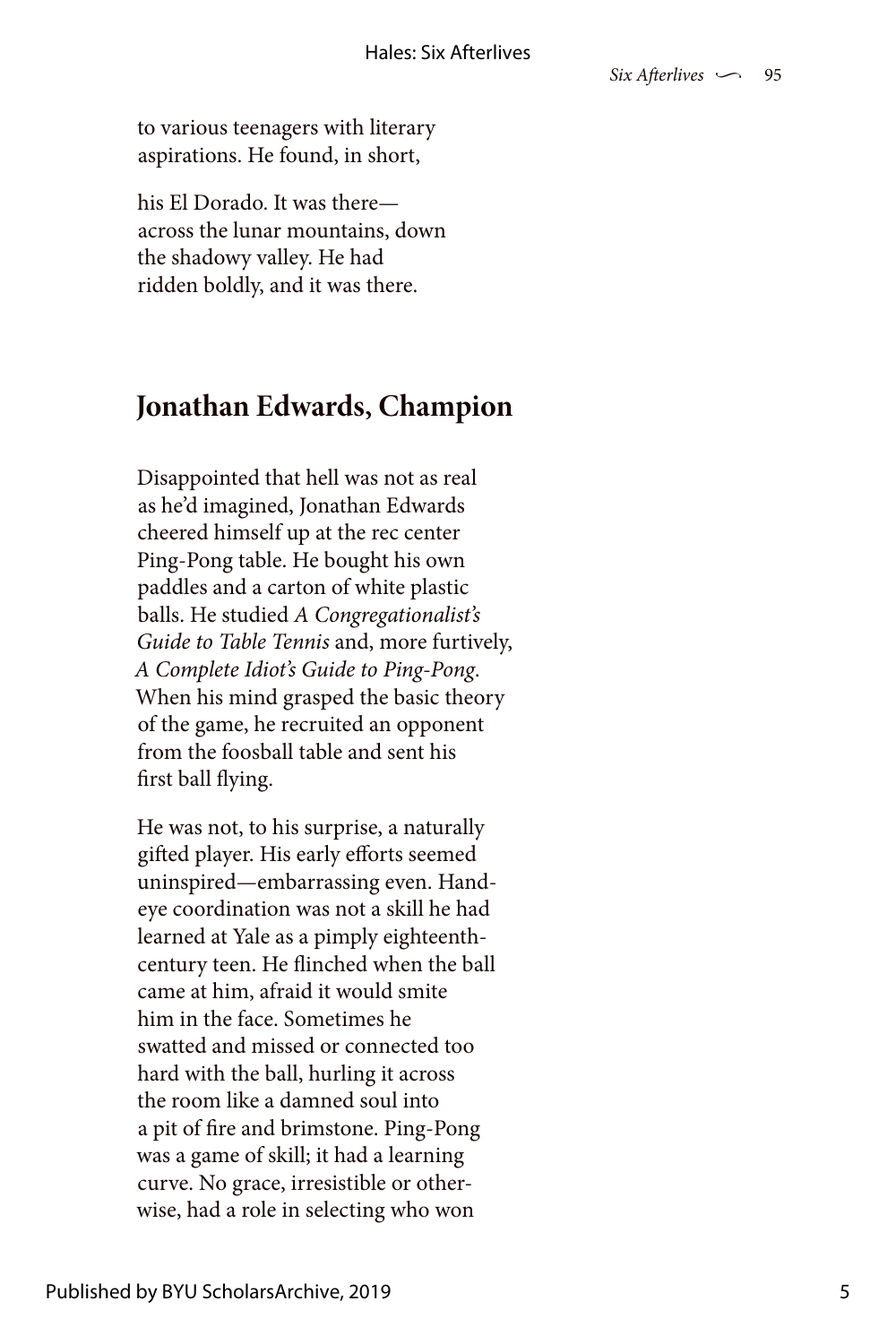and who lost. It was the player with the paddle, not God, who determined where the ball would land. Winning was a matter of will, not unconditional election. Yes, one became a champion because he persevered—but he persevered because he willed himself to do it.

It took him six months, and some soul searching, but Jonathan Edwards became the Ping-Pong champion he longed to be. At the rec center, they called him "The Spider." He gave into his depraved nature, and easily won every game he played. He cast away his Puritan garb and started wearing designer sunglasses, high-end workout clothes, and gold chains. If a garment screamed reformed theology, he sent it to Goodwill or Deseret Industries. He became a new man. Rather than look to the sky or the dust beneath his feet, he cast his eyes across the net, unafraid of the moment.

## **A Man among the Gentiles**

The admiral did not understand why his ships still sailed the icy fires of hell. In 1492, God had

wrought upon him to sail the ocean blue. If he had stayed home, others seeking liberty would've never

found their new world. White and delightsome Europe needed a release valve. He gave it to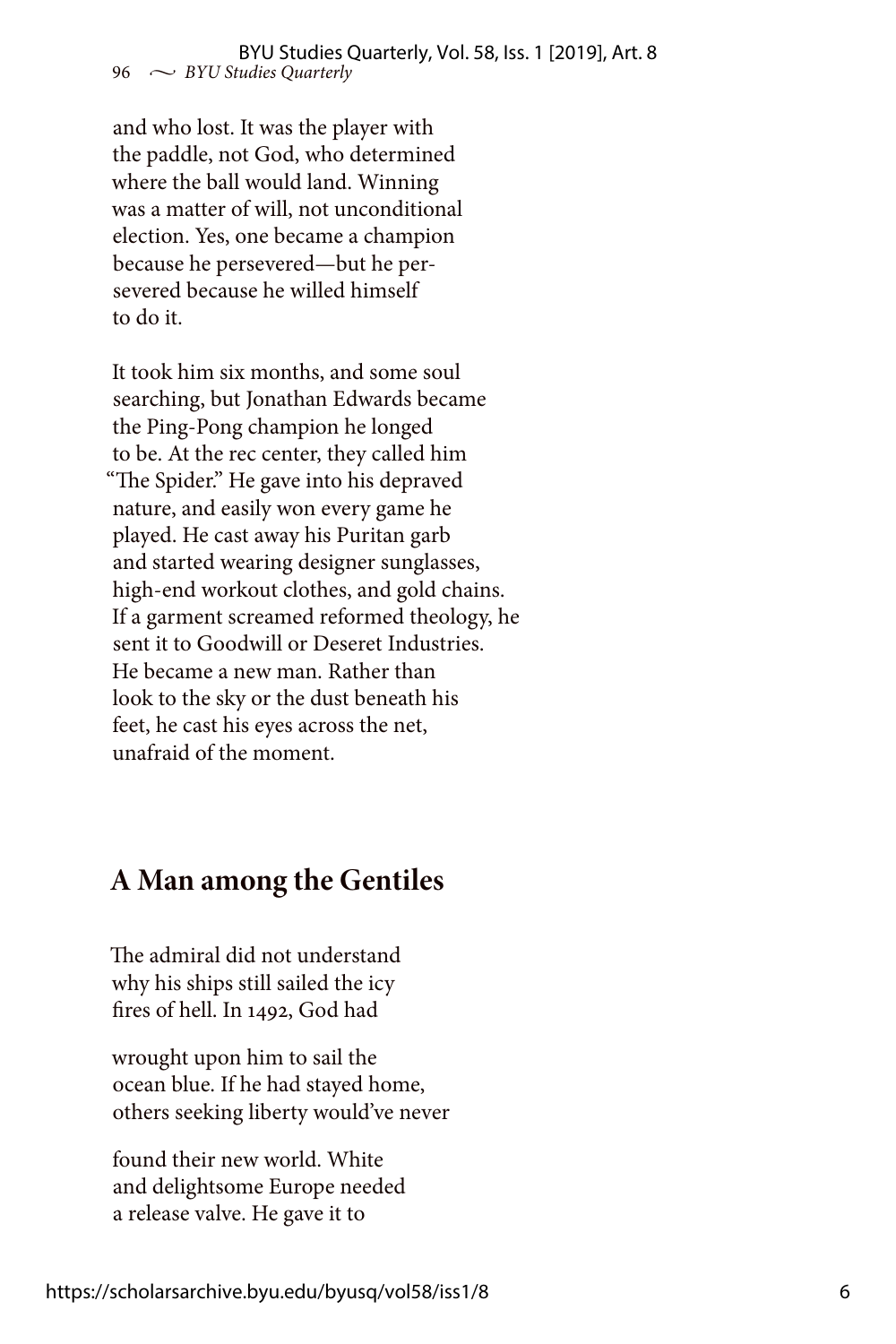them and spread Christianity in his wake. So why was he still tormented, racked with the pains of a damned

soul, when all he had done was follow the Spirit? What he had done, he had done quickly and in God's

name. If that was a crime, clap him in irons; he had been in prison before. Time would vindicate

his method. For what were rape, slavery, conquest, and genocide when one had a role in God's immutable

plan, when life in this round world was cheaper than accountability? No one he knew would have done anything

different. Yes, God and His Spirit had wrought upon him—and him alone. He would stay the course, see his

voyage to the end, come Hell or Hell's high waters. His ships were fleet, and they could weather the storm.

## **Breakfast**

Every Friday morning, Harry Houdini and Sir Arthur Conan Doyle meet for breakfast at a café downtown. In life, they used to puzzle for hours over the question of life after death. Harry's skepticism had kept the conversations lively; Doyle's